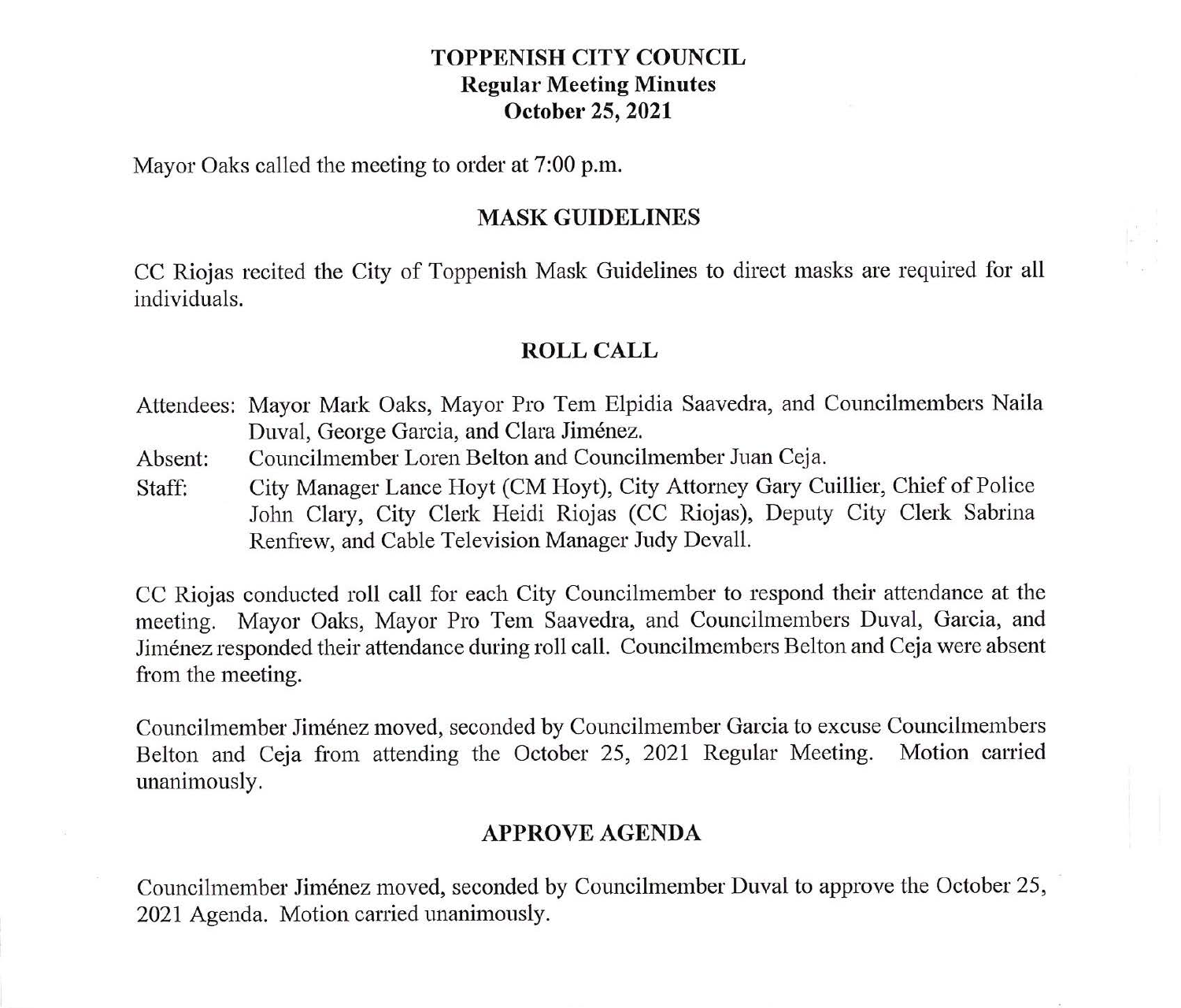#### **UPDATE FROM LEGISLATORS**

**Recap 2021 Legislative Session: Onsite with Senator Jim Honeyford, Senator Curtis King, and Representative Bruce Chandler. Remotely with Representative Corry and Representative Mosbrucker.** 

Mayor Oaks welcomed Senators Honeyford and Senator King, and Representatives Chandler, Corry, and Mosbrucker and thanked them for their service as well as for attending the Regular Meeting.

Senator Honeyford shared that during the last session he focused on the capital budget. He stated his other service involved water and agriculture issues facing the Yakima Valley area.

Senator King noted during the last session he focused on the lack of available funds for transportation projects. He noted that electric vehicles eliminate the generation of taxes from gasoline sales.

Representative Chandler shared during the last session he focused on appropriations. He stated that the 2022 legislative session will be a short session with 60 days.

Representative Mosbrucker noted during the last session she focused on public safety concerns. She shared recent updates to improve the bills that focus on law enforcement use of force, police tactics, and suicide-mental health issues.

Representative Corry noted during the last session he focused on community economic development. He shared his concerns with the WA Cares Fund and actions of the Insurance Conunissioner.

#### **UPDATE FROM YAKIMA VALLEY CONFERENCE OF GOVERNMENTS ON TOPPENISH COMMUNITY PRIORITIES**

Yakima Valley Conference of Governments (YVCOG) staff, Executive Director Chris Wickenhagen and Regional Program Manager Vicki Baker, presented Council and the viewing public with the Toppenish Community Priorities based on the data collected from the community survey and analyzed by the Steering Committee. The top three priorities consist of new home construction, street repair, and a community center. Council expressed its support for YVCOG to continue working on locating funding to focus on addressing the community priorities by partnering with other agencies.

Councilmember Jimenez moved, seconded by Councilmember Duval to support Yakima Valley Conference of Governments in its efforts to move forward to assist the City. Motion carried unanimously.

#### **PUBLIC COMMENT**

John Sholtys, 1003 Ellen Lane, Zillah, expressed his appreciation that his daughter, Brenda Mallonee, was allowed to read his letter during the last meeting since he was unable to attend the meeting.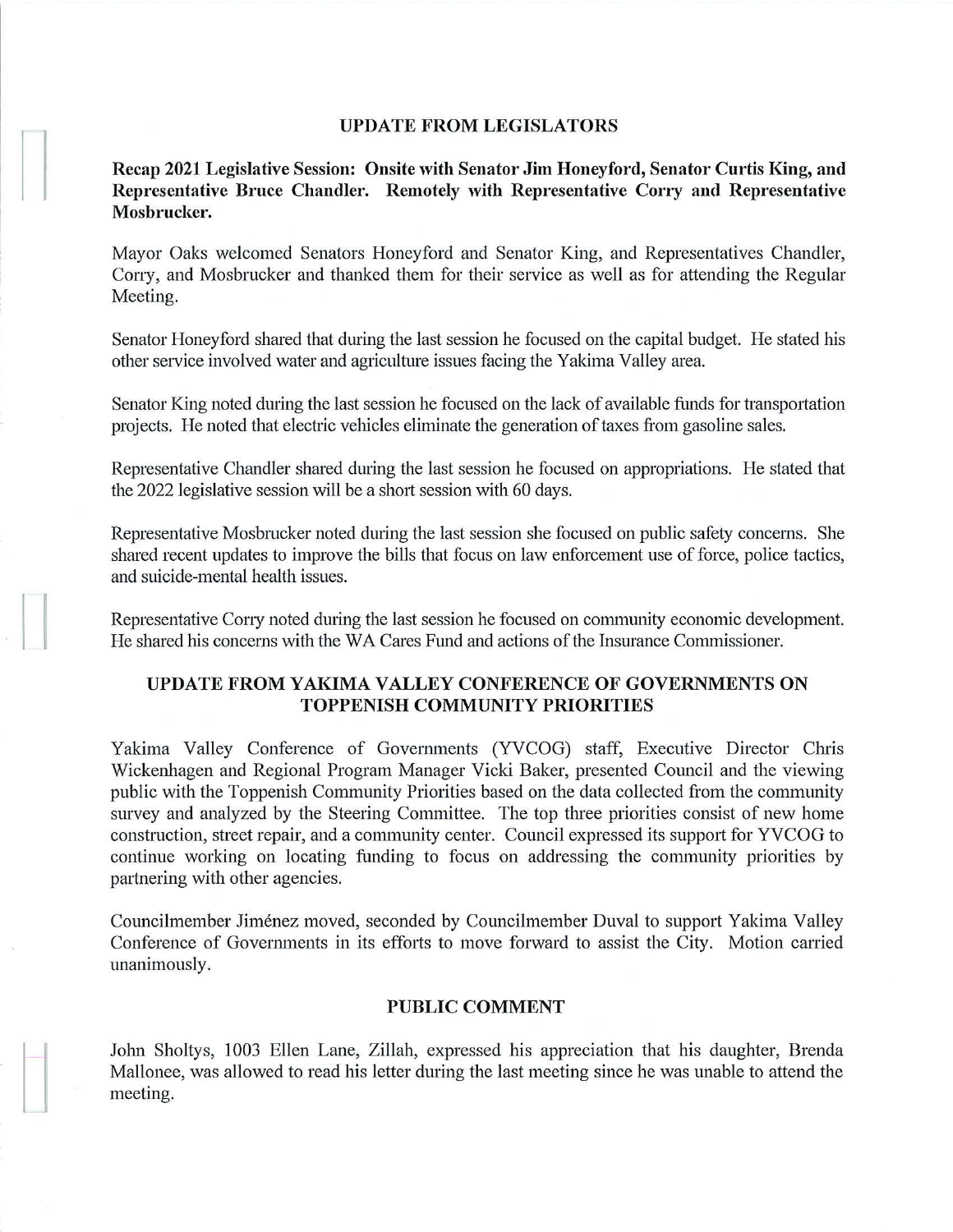Gracie Sexton, People for People, shared that her organization is available to assist in the transportation needs of the public.

## **CONSENT AGENDA**

Councilmember Jimenez moved, seconded by Mayor Pro Tem Saavedra to approve Consent Agenda items a through c:

- a. Approve Minutes of the October 11, 2021, Regular Meeting
- b. Approve Payroll Checks Number 35428 through 35438 and electronic transfers in the total amount of \$273,953.39 dated October 22, 2021
- c. Approve Claims Checks Number 94465 through 94538 and electronic transfers in the total amount of \$220,042.34 dated October 25, 2021

Motion carried unanimously.

## **NEW BUSINESS**

**Resolution 2021-42: A Resolution To Authorize City Manager To Purchase Body Cameras, Vehicle Cameras And Interview Room Recording Integrated Systems for use by the Police Department.** 

Chief Clary introduced the Axon virtual presenters to demonstrate the body cameras, vehicle cameras, and interview room recording system that the City is mandated to have in place by January 1, 2022.

Councilmember Jiménez moved, seconded by Councilmember Mayor Pro Tem Saavedra to approve Resolution 2021-42. Motion carried unanimously.

# **Resolution 2021-43: A Resolution Approving Addendum No. 1 to General Agreement with HLA Engineering and Land Surveying, Inc. for the Water Service Meter Replacement Project**

Mayor Pro Tem Saavedra moved, seconded by Councilmember Duval to approve Resolution 2021-43. Motion carried. Councilmember Jimenez voted no.

## **COUNCIL MEETING REPORTS/COMMUNITY ANNOUNCEMENTS**

Councilmember Jimenez reported her attendance at the YVCOG meeting on October 20, 2021 that discussed the law justice tax for the 3/1 0ths and the Gang Reduction Intervention Team mentorship program.

Councilmember Garcia reported his attendance at YVCOG meeting on October 20, 2021.

Mayor Pro Tem Saavedra had nothing to report.

Councilmember Duval encouraged the conununity to contact the Toppenish Food Bank if they need assistance to receive food distributions.

Mayor Oaks announced the Ranch Party will be on November 4, 2021 at the Toppenish Middle School cafeteria.